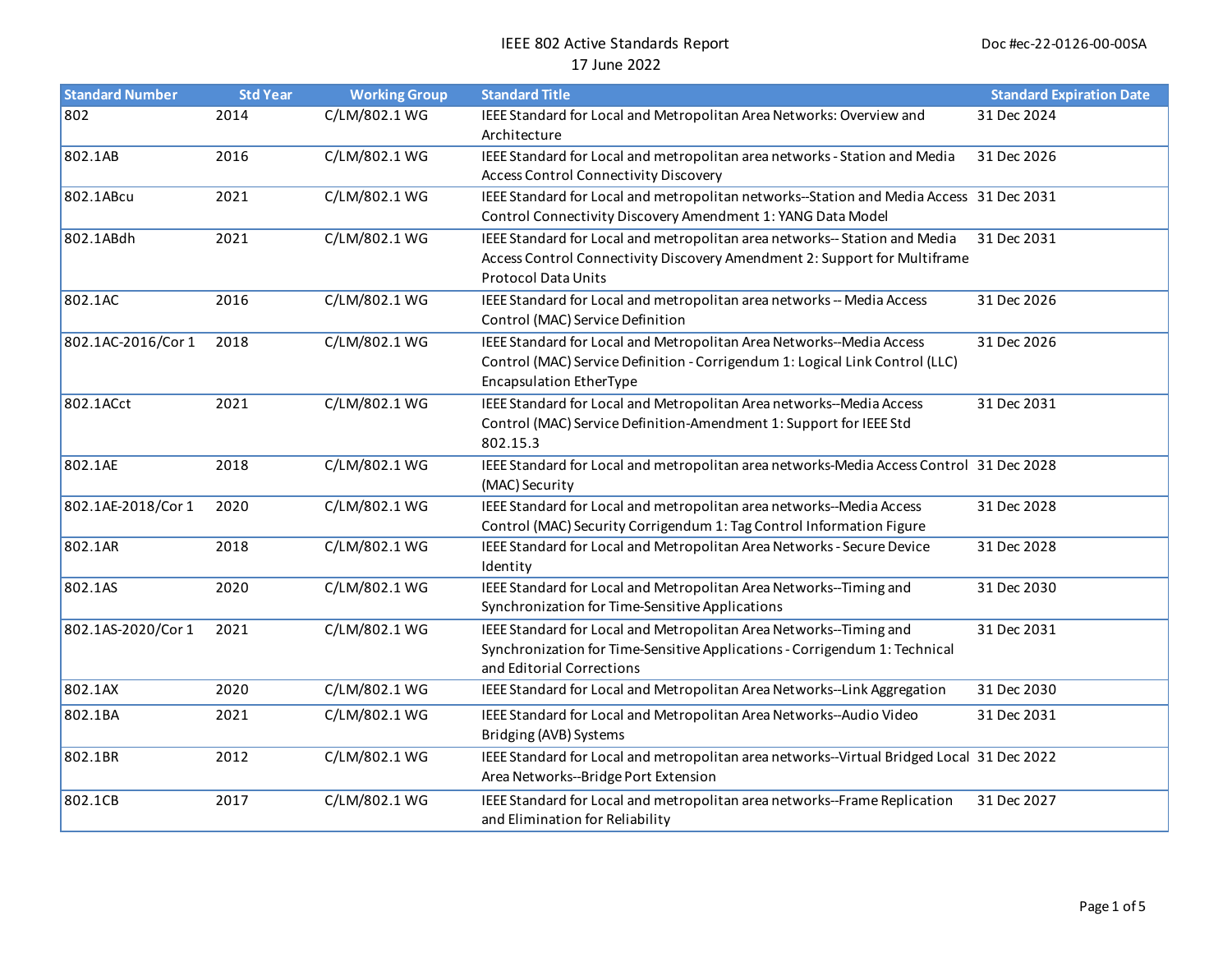| <b>Standard Number</b> | <b>Std Year</b> | <b>Working Group</b> | <b>Standard Title</b>                                                                                                                                                                                                                                                       | <b>Standard Expiration Date</b> |
|------------------------|-----------------|----------------------|-----------------------------------------------------------------------------------------------------------------------------------------------------------------------------------------------------------------------------------------------------------------------------|---------------------------------|
| 802.1CBcv              | 2021            | C/LM/802.1 WG        | IEEE Standard for Local and metropolitan area networks -- Frame Replication<br>and Elimination for Reliability - Amendment 1: Information Model, YANG<br>Data Model, and Management Information Base Module                                                                 | 31 Dec 2031                     |
| 802.1CBdb              | 2021            | C/LM/802.1 WG        | IEEE Standard for Local and metropolitan area networks--Frame Replication<br>and Elimination for Reliability Amendment 2: Extended Stream Identification<br><b>Functions</b>                                                                                                | 31 Dec 2031                     |
| 802.1CF                | 2019            | C/LM/802.1 WG        | IEEE Recommended Practice for Network Reference Model and Functional<br>Description of IEEE 802(R) Access Network                                                                                                                                                           | 31 Dec 2029                     |
| 802.1CM                | 2018            | C/LM/802.1 WG        | IEEE Standard for Local and metropolitan area networks -- Time-Sensitive<br>Networking for Fronthaul                                                                                                                                                                        | 31 Dec 2028                     |
| 802.1CMde              | 2020            | C/LM/802.1 WG        | IEEE Standard for Local and metropolitan area networks -- Time-Sensitive<br>Networking for Fronthaul - Amendment 1: Enhancements to Fronthaul<br>Profiles to Support New Fronthaul Interface, Synchronization, and<br><b>Syntonization Standards</b>                        | 31 Dec 2028                     |
| 802.1CS                | 2020            | C/LM/802.1 WG        | IEEE Standard for Local and Metropolitan Area Networks--Link-local<br><b>Registration Protocol</b>                                                                                                                                                                          | 31 Dec 2030                     |
| 802.1Q                 | 2018            | C/LM/802.1 WG        | IEEE Standard for Local and Metropolitan Area Networks--Bridges and Bridged 31 Dec 2028<br>Networks                                                                                                                                                                         |                                 |
| 802.1Qcc               | 2018            | C/LM/802.1 WG        | IEEE Standard for Local and Metropolitan Area Networks--Bridges and Bridged 31 Dec 2028<br>Networks -- Amendment 31: Stream Reservation Protocol (SRP)                                                                                                                      |                                 |
| 802.1Qcp               | 2018            | C/LM/802.1 WG        | IEEE Standard for Local and metropolitan area networks--Bridges and Bridged 31 Dec 2028<br>Networks--Amendment 30: YANG Data Model                                                                                                                                          |                                 |
| 802.1Qcr               | 2020            | C/LM/802.1 WG        | IEEE Standard for Local and Metropolitan Area Networks--Bridges and Bridged 31 Dec 2028<br>Networks - Amendment 34: Asynchronous Traffic Shaping                                                                                                                            |                                 |
| 802.1Qcx               | 2020            | C/LM/802.1 WG        | IEEE Standard for Local and Metropolitan Area Networks--Bridges and Bridged 31 Dec 2028<br>Networks Amendment 33: YANG Data Model for Connectivity Fault<br>Management                                                                                                      |                                 |
| 802.1Qcy               | 2019            | C/LM/802.1 WG        | IEEE Standard for Local and Metropolitan Area Networks--Bridges and Bridged 31 Dec 2028<br>Networks Amendment 32: Virtual Station Interface (VSI) Discovery and<br>Configuration Protocol (VDP) Extension to Support Network Virtualization<br>Overlays Over Layer 3 (NVO3) |                                 |
| 802.1X                 | 2020            | C/LM/802.1 WG        | IEEE Standard for Local and Metropolitan Area Networks--Port-Based Network 31 Dec 2030<br><b>Access Control</b>                                                                                                                                                             |                                 |
| 802c                   | 2017            | C/LM/802.1 WG        | IEEE Standard for Local and Metropolitan Area Networks: Overview and<br>Architecture--Amendment 2: Local Medium Access Control (MAC) Address<br>Usage                                                                                                                       | 31 Dec 2024                     |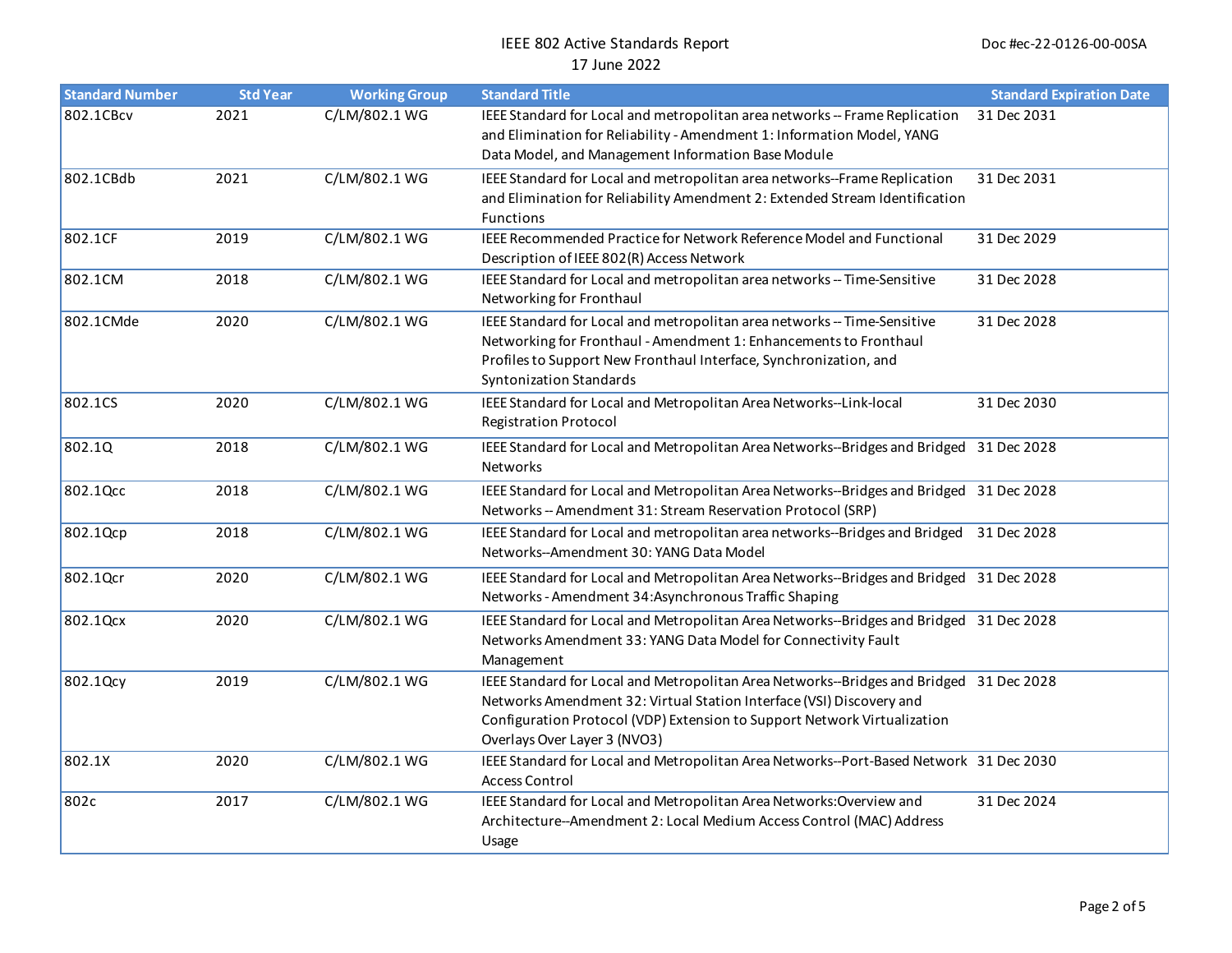| <b>Standard Number</b> | <b>Std Year</b> | <b>Working Group</b> | <b>Standard Title</b>                                                                                                                                                                                                                                                                                                                                       | <b>Standard Expiration Date</b> |
|------------------------|-----------------|----------------------|-------------------------------------------------------------------------------------------------------------------------------------------------------------------------------------------------------------------------------------------------------------------------------------------------------------------------------------------------------------|---------------------------------|
| 802d                   | 2017            | C/LM/802.1 WG        | IEEE Standard for Local and Metropolitan Area Networks: Overview and<br>Architecture Amendment 1: Allocation of Uniform Resource Name (URN)<br>Values in IEEE 802(R) Standards                                                                                                                                                                              | 31 Dec 2024                     |
| 802E                   | 2020            | C/LM/802.1 WG        | IEEE Recommended Practice for Privacy Considerations for IEEE 802(R)<br>Technologies                                                                                                                                                                                                                                                                        | 31 Dec 2030                     |
| 802.11                 | 2020            | C/LM/802.11 WG       | IEEE Standard for Information Technology--Telecommunications and<br>Information Exchange between Systems - Local and Metropolitan Area<br>Networks--Specific Requirements - Part 11: Wireless LAN Medium Access<br>Control (MAC) and Physical Layer (PHY) Specifications                                                                                    | 31 Dec 2030                     |
| 802.11ax               | 2021            | C/LM/802.11 WG       | IEEE Standard for Information Technology--Telecommunications and<br>Information Exchange between Systems Local and Metropolitan Area<br>Networks--Specific Requirements Part 11: Wireless LAN Medium Access<br>Control (MAC) and Physical Layer (PHY) Specifications Amendment 1:<br>Enhancements for High-Efficiency WLAN                                  | 31 Dec 2031                     |
| 802.11ay               | 2021            | C/LM/802.11 WG       | IEEE Standard for Information Technology--Telecommunications and<br>Information Exchange between Systems Local and Metropolitan Area<br>Networks--Specific Requirements Part 11: Wireless LAN Medium Access<br>Control (MAC) and Physical Layer (PHY) Specifications Amendment 2:<br>Enhanced Throughput for Operation in License-exempt Bands above 45 GHz | 31 Dec 2031                     |
| 802.11ba               | 2021            | C/LM/802.11 WG       | IEEE Standard for Information Technology--Telecommunications and<br>Information Exchange between Systems--Local and Metropolitan Area<br>Networks-Specific Requirements--Part 11: Wireless LAN Medium Access<br>Control (MAC) and Physical Layer (PHY) Specifications - Amendment 3: Wake-<br>Up Radio Operation                                            | 31 Dec 2031                     |
| 802.15.10              | 2017            | C/LM/802.15 WG       | IEEE Recommended Practice for Routing Packets in IEEE 802.15.4 Dynamically 31 Dec 2027<br>Changing Wireless Networks                                                                                                                                                                                                                                        |                                 |
| 802.15.10a             | 2019            | C/LM/802.15 WG       | IEEE Recommended Practice for Routing Packets in IEEE 802.15.4(TM)<br>Dynamically Changing Wireless Networks - Amendment 1: Fully Defined Use of<br>Addressing and Route Information Currently in IEEE Std 802.15.10                                                                                                                                        | 31 Dec 2027                     |
| 802.15.22.3            | 2020            | C/LM/802.15 WG       | IEEE Standard for Spectrum Characterization and Occupancy Sensing                                                                                                                                                                                                                                                                                           | 31 Dec 2030                     |
| 802.15.3               | 2016            | C/LM/802.15 WG       | IEEE Standard for High Data Rate Wireless Multi-Media Networks                                                                                                                                                                                                                                                                                              | 31 Dec 2026                     |
| 802.15.3d              | 2017            | C/LM/802.15 WG       | IEEE Standard for High Data Rate Wireless Multi-Media Networks Amendment 31 Dec 2026<br>2:100 Gb/s Wireless Switched Point-to-Point Physical Layer                                                                                                                                                                                                          |                                 |
| 802.15.3e              | 2017            | C/LM/802.15 WG       | IEEE Standard for High Data Rate Wireless Multi-Media Networks--Amendment 31 Dec 2026<br>1: High-Rate Close Proximity Point-to-Point Communications                                                                                                                                                                                                         |                                 |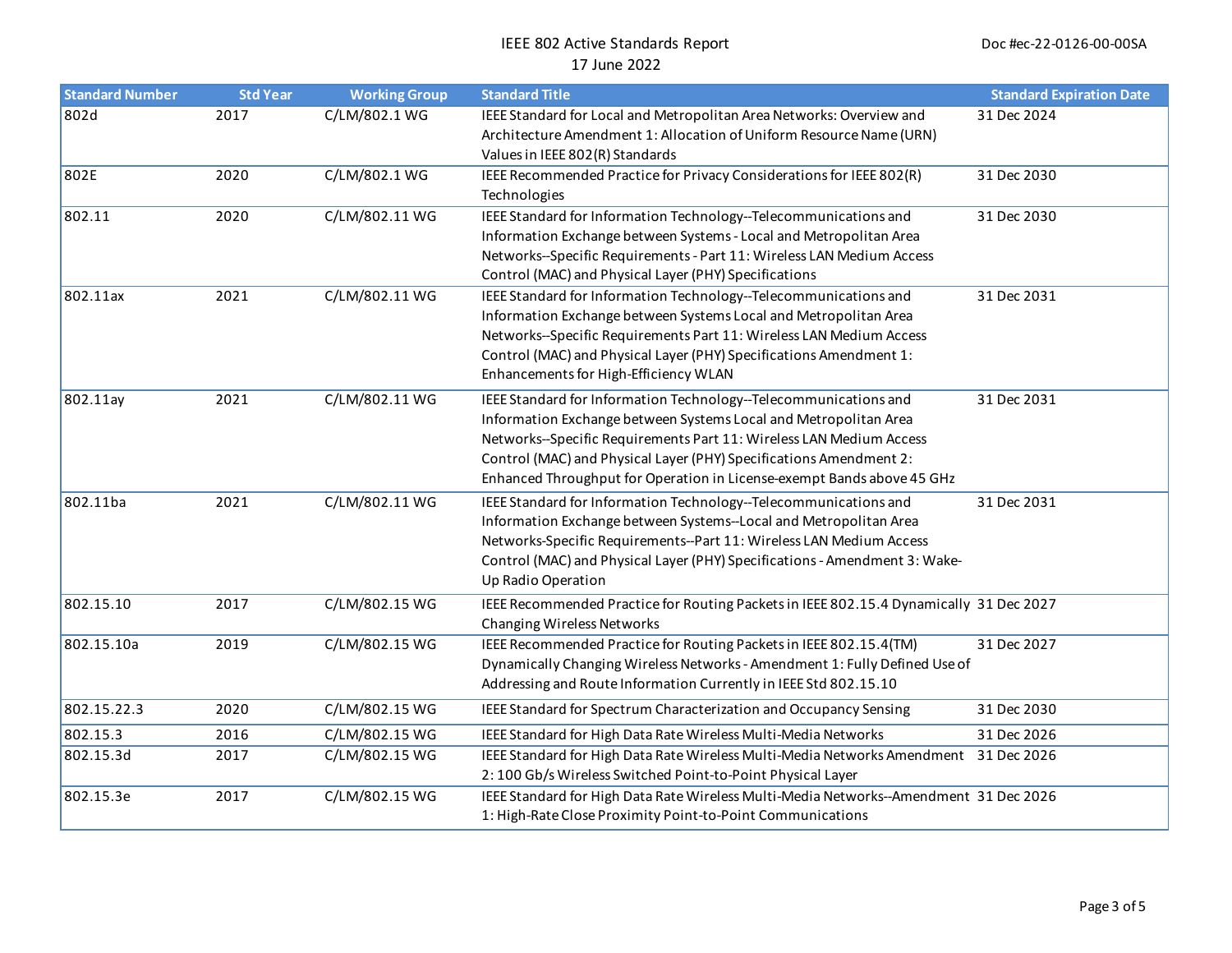| <b>Standard Number</b> | <b>Std Year</b> | <b>Working Group</b> | <b>Standard Title</b>                                                                                                                                                                                                      | <b>Standard Expiration Date</b> |
|------------------------|-----------------|----------------------|----------------------------------------------------------------------------------------------------------------------------------------------------------------------------------------------------------------------------|---------------------------------|
| 802.15.3f              | 2017            | C/LM/802.15 WG       | IEEE Standard for High Data Rate Wireless Multi-Media Networks Amendment 31 Dec 2026<br>3: Extending the Physical Layer (PHY) Specification for Millimeter Wave to<br>Operate from 57.0 GHz to 71 GHz                      |                                 |
| 802.15.4               | 2020            | C/LM/802.15 WG       | IEEE Standard for Low-Rate Wireless Networks                                                                                                                                                                               | 31 Dec 2030                     |
| 802.15.4aa             | 2022            | C/LM/802.15 WG       | IEEE Standard for Low-Rate Wireless Networks Amendment 4: Higher Data<br>Rate Extension to IEEE 802.15.4 Smart Utility Network (SUN) Frequency Shift<br>Keying (FSK) Physical Layer (PHY)                                  | 31 Dec 2032                     |
| 802.15.4w              | 2020            | C/LM/802.15 WG       | IEEE Standard for Low-Rate Wireless Networks--Amendment 2: Low Power<br>Wide Area Network (LPWAN) Extension to the Low-Energy Critical<br>Infrastructure Monitoring (LECIM) Physical Layer (PHY)                           | 31 Dec 2030                     |
| 802.15.4y              | 2021            | C/LM/802.15 WG       | IEEE Standard for Low-Rate Wireless Networks Amendment 3: Advanced<br>Encryption Standard (AES)-256 Encryption and Security Extensions                                                                                     | 31 Dec 2031                     |
| 802.15.4z              | 2020            | C/LM/802.15 WG       | IEEE Standard for Low-Rate Wireless Networks--Amendment 1: Enhanced Ultra 31 Dec 2030<br>Wideband (UWB) Physical Layers (PHYs) and Associated Ranging Techniques                                                           |                                 |
| 802.15.6               | 2012            | C/LM/802.15 WG       | IEEE Standard for Local and metropolitan area networks - Part 15.6: Wireless<br><b>Body Area Networks</b>                                                                                                                  | 31 Dec 2022                     |
| 802.15.7               | 2018            | C/LM/802.15 WG       | IEEE Standard for Local and metropolitan area networks--Part 15.7: Short-<br>Range Optical Wireless Communications                                                                                                         | 31 Dec 2028                     |
| 802.15.8               | 2017            | C/LM/802.15 WG       | IEEE Standard for Wireless Medium Access Control (MAC) and Physical Layer<br>(PHY) Specifications for Peer Aware Communications (PAC)                                                                                      | 31 Dec 2027                     |
| 802.15.9               | 2021            | C/LM/802.15 WG       | IEEE Standard for Transport of Key Management Protocol (KMP) Datagrams                                                                                                                                                     | 31 Dec 2031                     |
| 802.16                 | 2017            | C/LM/802.16 WG       | IEEE Standard for Air Interface for Broadband Wireless Access Systems                                                                                                                                                      | 31 Dec 2027                     |
| 802.16.1               | 2012            | C/LM/802.16 WG       | IEEE Standard for WirelessMAN-Advanced Air Interface for Broadband Wireless 31 Dec 2022<br>Access Systems                                                                                                                  |                                 |
| 802.16.1a              | 2013            | C/LM/802.16 WG       | IEEE Standard for WirelessMAN-Advanced Air Interface for Broadband Wireless 31 Dec 2022<br>Access Systems -- Amendment 2: Higher Reliability Networks                                                                      |                                 |
| 802.16.1b              | 2012            | C/LM/802.16 WG       | IEEE Standard for WirelessMAN-Advanced Air Interface for Broadband Wireless 31 Dec 2022<br>Access Systems Amendment 1: Enhancements to Support Machine-to-<br>Machine Applications                                         |                                 |
| 802.19.1               | 2018            | C/LM/802.19 WG       | IEEE Standard for Information technology--Telecommunications and<br>information exchange between systems--Local and metropolitan area<br>networks--Specific requirements--Part 19: Wireless Network Coexistence<br>Methods | 31 Dec 2028                     |
| 802.19.3               | 2021            | C/LM/802.19 WG       | IEEE Recommended Practice for Local and Metropolitan Area Networks--Part<br>19: Coexistence Methods for IEEE 802.11 and IEEE 802.15.4 Based Systems<br>Operating in the Sub-1 GHz Frequency Bands                          | 31 Dec 2031                     |